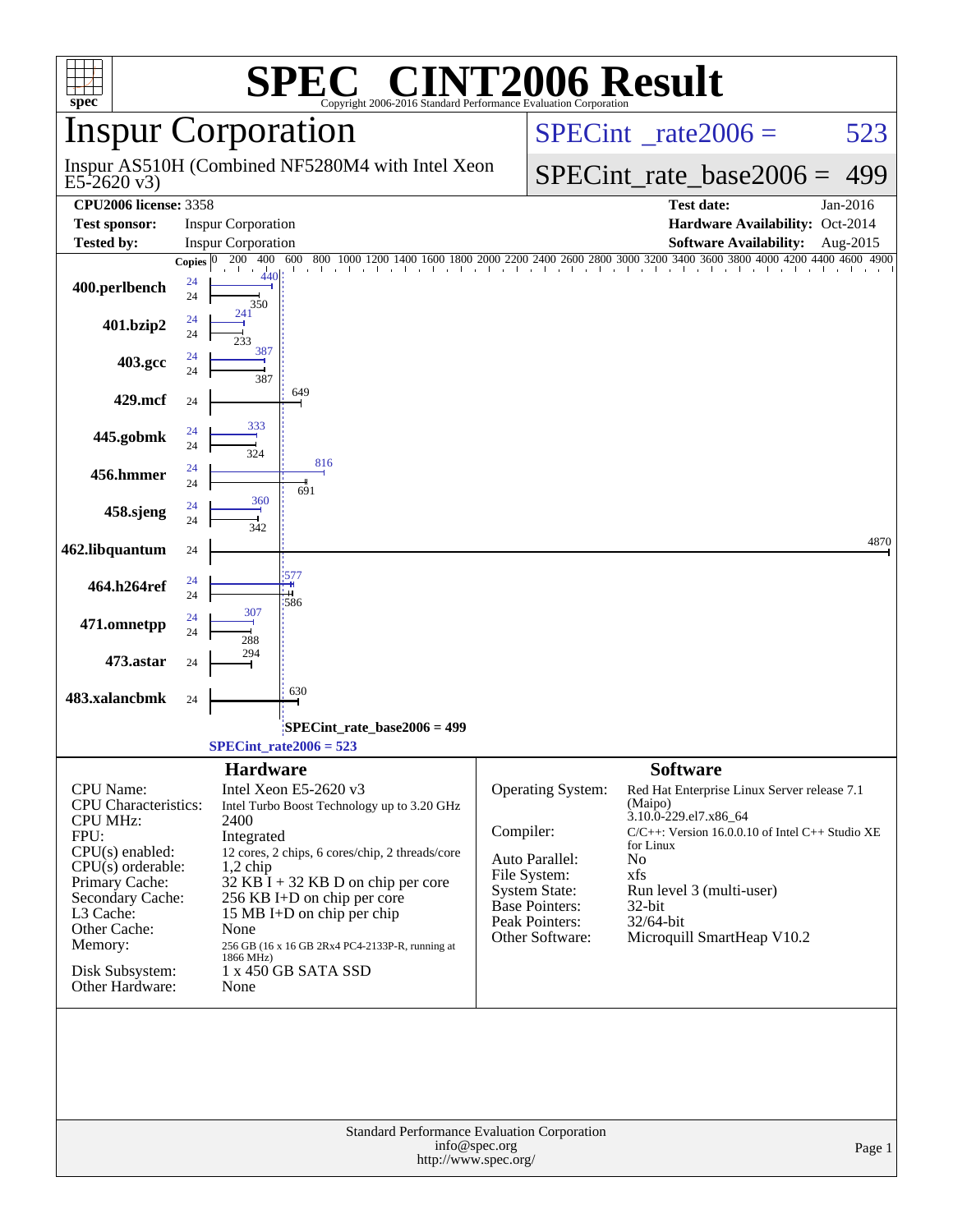

### Inspur Corporation

E5-2620 v3) Inspur AS510H (Combined NF5280M4 with Intel Xeon SPECint rate $2006 = 523$ 

#### [SPECint\\_rate\\_base2006 =](http://www.spec.org/auto/cpu2006/Docs/result-fields.html#SPECintratebase2006) 499

**[CPU2006 license:](http://www.spec.org/auto/cpu2006/Docs/result-fields.html#CPU2006license)** 3358 **[Test date:](http://www.spec.org/auto/cpu2006/Docs/result-fields.html#Testdate)** Jan-2016 **[Test sponsor:](http://www.spec.org/auto/cpu2006/Docs/result-fields.html#Testsponsor)** Inspur Corporation **[Hardware Availability:](http://www.spec.org/auto/cpu2006/Docs/result-fields.html#HardwareAvailability)** Oct-2014 **[Tested by:](http://www.spec.org/auto/cpu2006/Docs/result-fields.html#Testedby)** Inspur Corporation **[Software Availability:](http://www.spec.org/auto/cpu2006/Docs/result-fields.html#SoftwareAvailability)** Aug-2015

#### **[Results Table](http://www.spec.org/auto/cpu2006/Docs/result-fields.html#ResultsTable)**

|                    | <b>Base</b>                                                                                              |                |       |                |       |                | <b>Peak</b> |               |                |              |                |              |                |              |
|--------------------|----------------------------------------------------------------------------------------------------------|----------------|-------|----------------|-------|----------------|-------------|---------------|----------------|--------------|----------------|--------------|----------------|--------------|
| <b>Benchmark</b>   | <b>Copies</b>                                                                                            | <b>Seconds</b> | Ratio | <b>Seconds</b> | Ratio | <b>Seconds</b> | Ratio       | <b>Copies</b> | <b>Seconds</b> | <b>Ratio</b> | <b>Seconds</b> | <b>Ratio</b> | <b>Seconds</b> | <b>Ratio</b> |
| 400.perlbench      | 24                                                                                                       | 668            | 351   | 674            | 348   | 669            | <b>350</b>  | 24            | 530            | 443          | 533            | 440          | 534            | 439          |
| 401.bzip2          | 24                                                                                                       | 996            | 233   | 995            | 233   | 994            | 233         | 24            | 965            | 240          | 960            | 241          | 962            | 241          |
| $403.\mathrm{gcc}$ | 24                                                                                                       | 503            | 384   | 499            | 387   | 494            | 391         | 24            | 497            | 389          | 500            | 387          | 504            | 383          |
| $429$ .mcf         | 24                                                                                                       | 337            | 649   | 337            | 649   | 337            | 649I        | 24            | 337            | 649          | 337            | 649          | 337            | 649          |
| $445$ .gobmk       | 24                                                                                                       | 776            | 324   | 776            | 324   | 775            | 325         | 24            | 757            | 332          | 756            | 333          | 757            | 333          |
| 456.hmmer          | 24                                                                                                       | 323            | 693   | 324            | 691   | 330            | 679         | 24            | 274            | 816          | 275            | 815          | 274            | 817          |
| $458$ .sjeng       | 24                                                                                                       | 849            | 342   | 855            | 340   | 842            | 345         | 24            | 806            | 360          | 806            | 361          | 806            | 360          |
| 462.libquantum     | 24                                                                                                       | 102            | 4870  | 102            | 4870  | 102            | 4870        | 24            | 102            | 4870         | 102            | 4870         | <b>102</b>     | 4870         |
| 464.h264ref        | 24                                                                                                       | 945            | 562   | 907            | 586   | 901            | 590l        | 24            | 923            | 575          | 921            | 577          | 888            | 598          |
| 471.omnetpp        | 24                                                                                                       | 520            | 288   | 521            | 288   | 521            | <b>288</b>  | 24            | 488            | 307          | 488            | 308          | 490            | 306          |
| 473.astar          | 24                                                                                                       | 573            | 294   | 574            | 294   | 575            | 293         | 24            | 573            | 294          | 574            | 294          | 575            | 293          |
| 483.xalancbmk      | 24                                                                                                       | 263            | 629   | 262            | 632   | 263            | <b>630</b>  | 24            | 263            | 629          | 262            | 632          | 263            | <b>630</b>   |
|                    | Results appear in the order in which they were run. Bold underlined text indicates a median measurement. |                |       |                |       |                |             |               |                |              |                |              |                |              |

#### **[Submit Notes](http://www.spec.org/auto/cpu2006/Docs/result-fields.html#SubmitNotes)**

 The numactl mechanism was used to bind copies to processors. The config file option 'submit' was used to generate numactl commands to bind each copy to a specific processor. For details, please see the config file.

#### **[Operating System Notes](http://www.spec.org/auto/cpu2006/Docs/result-fields.html#OperatingSystemNotes)**

Stack size set to unlimited using "ulimit -s unlimited"

#### **[Platform Notes](http://www.spec.org/auto/cpu2006/Docs/result-fields.html#PlatformNotes)**

 BIOS and OS configuration: SCALING\_GOVERNOR set to Performance Hardware Prefetch set to Disable VT Support set to Disable C1E Support set to Disable Sysinfo program /home/CPU2006/config/sysinfo.rev6914 \$Rev: 6914 \$ \$Date:: 2014-06-25 #\$ e3fbb8667b5a285932ceab81e28219e1 running on localhost.localdomain Sat Jan 16 10:08:11 2016

 This section contains SUT (System Under Test) info as seen by some common utilities. To remove or add to this section, see: <http://www.spec.org/cpu2006/Docs/config.html#sysinfo>

 From /proc/cpuinfo model name : Intel(R) Xeon(R) CPU E5-2620 v3 @ 2.40GHz 2 "physical id"s (chips) 24 "processors" Continued on next page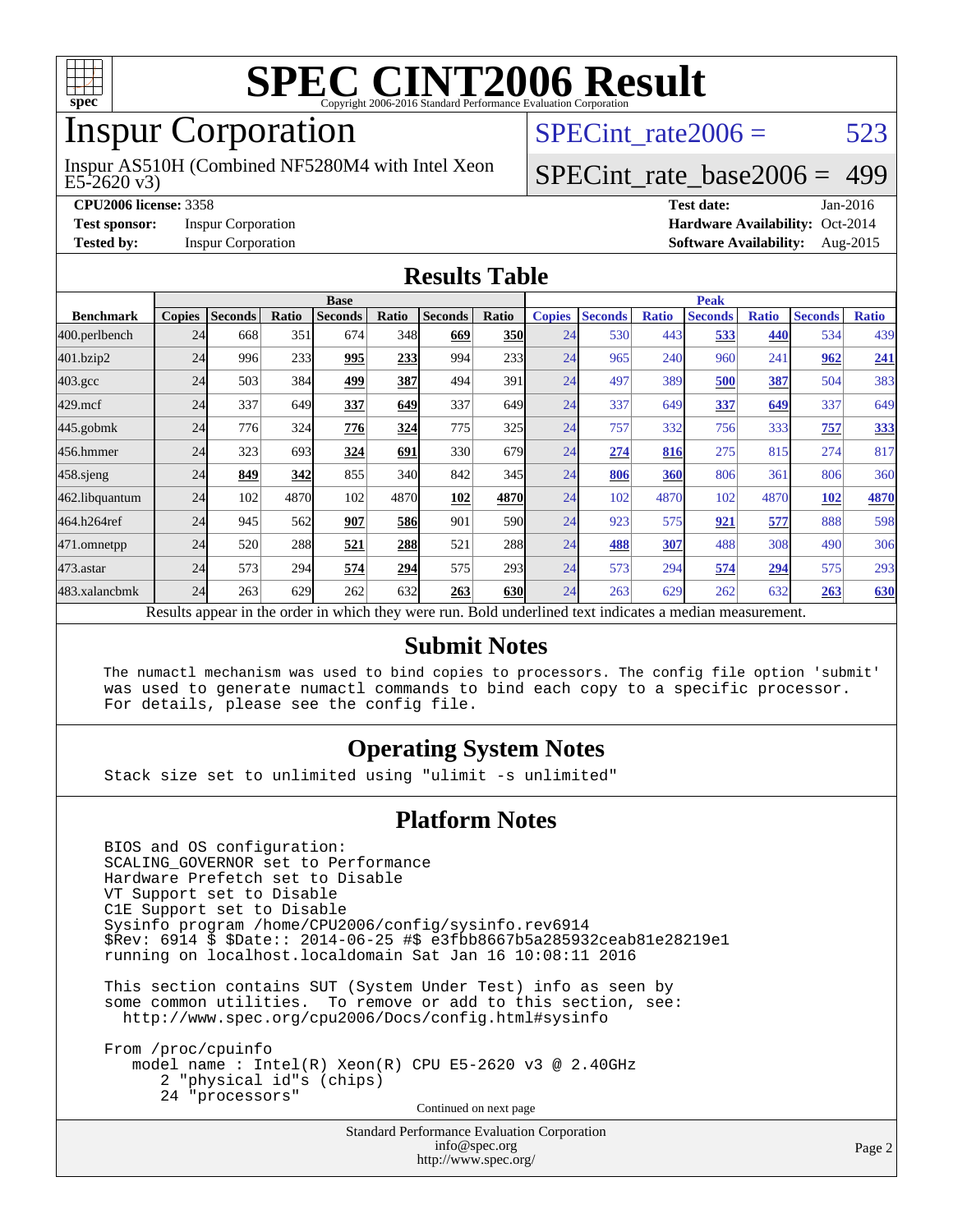

#### Inspur Corporation

E5-2620 v3) Inspur AS510H (Combined NF5280M4 with Intel Xeon SPECint rate $2006 = 523$ 

[SPECint\\_rate\\_base2006 =](http://www.spec.org/auto/cpu2006/Docs/result-fields.html#SPECintratebase2006) 499

**[Test sponsor:](http://www.spec.org/auto/cpu2006/Docs/result-fields.html#Testsponsor)** Inspur Corporation **[Hardware Availability:](http://www.spec.org/auto/cpu2006/Docs/result-fields.html#HardwareAvailability)** Oct-2014

**[CPU2006 license:](http://www.spec.org/auto/cpu2006/Docs/result-fields.html#CPU2006license)** 3358 **[Test date:](http://www.spec.org/auto/cpu2006/Docs/result-fields.html#Testdate)** Jan-2016 **[Tested by:](http://www.spec.org/auto/cpu2006/Docs/result-fields.html#Testedby)** Inspur Corporation **[Software Availability:](http://www.spec.org/auto/cpu2006/Docs/result-fields.html#SoftwareAvailability)** Aug-2015

#### **[Platform Notes \(Continued\)](http://www.spec.org/auto/cpu2006/Docs/result-fields.html#PlatformNotes)**

Standard Performance Evaluation Corporation [info@spec.org](mailto:info@spec.org) Page 3 cores, siblings (Caution: counting these is hw and system dependent. The following excerpts from /proc/cpuinfo might not be reliable. Use with caution.) cpu cores : 6 siblings : 12 physical 0: cores 0 1 2 3 4 5 physical 1: cores 0 1 2 3 4 5 cache size : 15360 KB From /proc/meminfo<br>MemTotal: 263859980 kB HugePages\_Total: 0 Hugepagesize: 2048 kB From /etc/\*release\* /etc/\*version\* os-release: NAME="Red Hat Enterprise Linux Server" VERSION="7.1 (Maipo)" ID="rhel" ID\_LIKE="fedora" VERSION\_ID="7.1" PRETTY\_NAME="Red Hat Enterprise Linux Server 7.1 (Maipo)" ANSI\_COLOR="0;31" CPE\_NAME="cpe:/o:redhat:enterprise\_linux:7.1:GA:server" redhat-release: Red Hat Enterprise Linux Server release 7.1 (Maipo) system-release: Red Hat Enterprise Linux Server release 7.1 (Maipo) system-release-cpe: cpe:/o:redhat:enterprise\_linux:7.1:ga:server uname -a: Linux localhost.localdomain 3.10.0-229.el7.x86\_64 #1 SMP Thu Jan 29 18:37:38 EST 2015 x86\_64 x86\_64 x86\_64 GNU/Linux run-level 3 Jan 13 04:17 SPEC is set to: /home/CPU2006 Filesystem Type Size Used Avail Use% Mounted on /dev/mapper/rhel-home xfs 393G 30G 364G 8% /home Additional information from dmidecode: Warning: Use caution when you interpret this section. The 'dmidecode' program reads system data which is "intended to allow hardware to be accurately determined", but the intent may not be met, as there are frequent changes to hardware, firmware, and the "DMTF SMBIOS" standard. BIOS American Megatrends Inc. 4.0.1 10/30/2014 Memory: 8x NO DIMM NO DIMM 16x Samsung M393A2G40DB0-CPB 16 GB 2 rank 2133 MHz, configured at 1866 MHz (End of data from sysinfo program)

<http://www.spec.org/>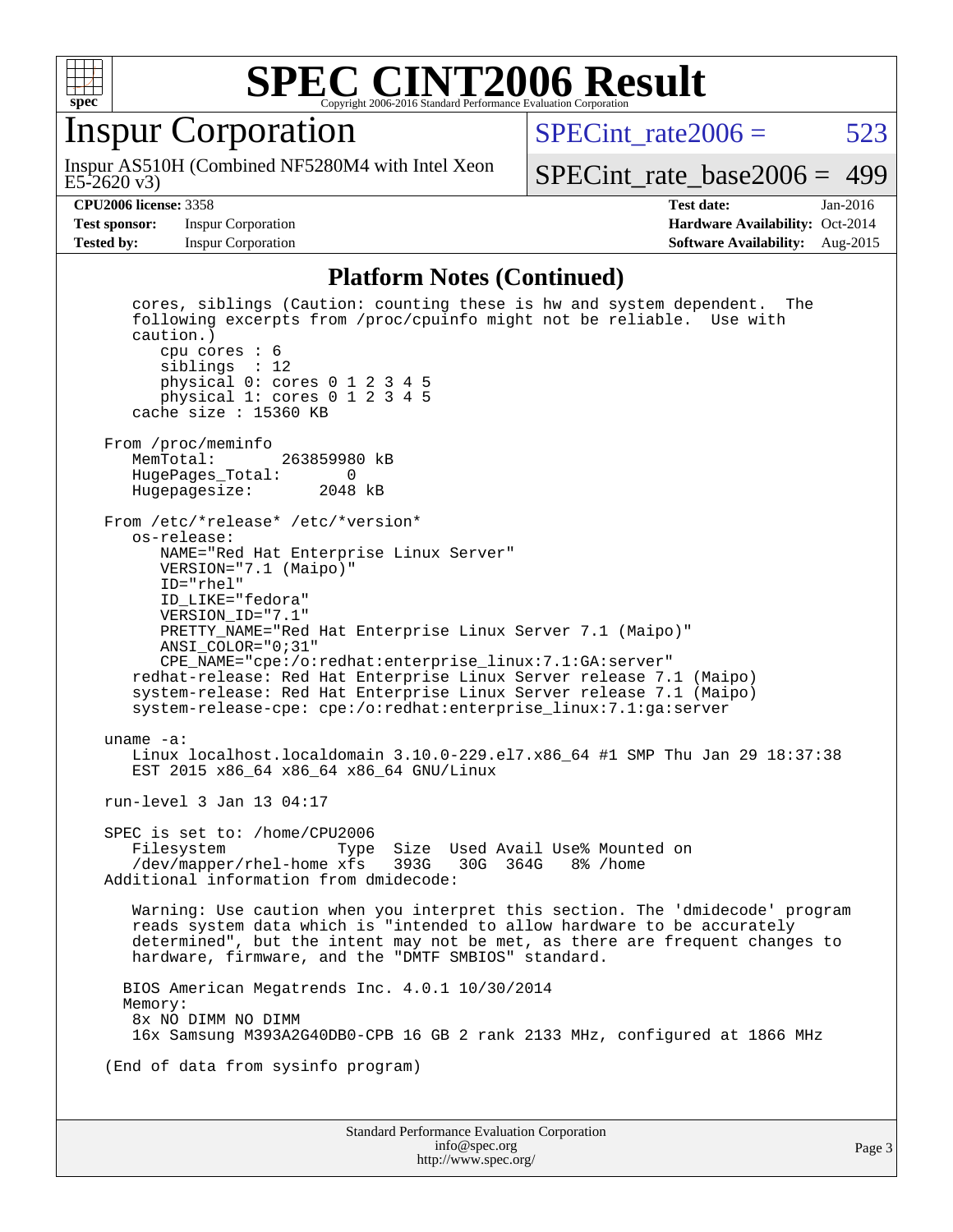

### Inspur Corporation

E5-2620 v3) Inspur AS510H (Combined NF5280M4 with Intel Xeon SPECint rate $2006 = 523$ 

[SPECint\\_rate\\_base2006 =](http://www.spec.org/auto/cpu2006/Docs/result-fields.html#SPECintratebase2006) 499

**[Test sponsor:](http://www.spec.org/auto/cpu2006/Docs/result-fields.html#Testsponsor)** Inspur Corporation **[Hardware Availability:](http://www.spec.org/auto/cpu2006/Docs/result-fields.html#HardwareAvailability)** Oct-2014

**[CPU2006 license:](http://www.spec.org/auto/cpu2006/Docs/result-fields.html#CPU2006license)** 3358 **[Test date:](http://www.spec.org/auto/cpu2006/Docs/result-fields.html#Testdate)** Jan-2016 **[Tested by:](http://www.spec.org/auto/cpu2006/Docs/result-fields.html#Testedby)** Inspur Corporation **[Software Availability:](http://www.spec.org/auto/cpu2006/Docs/result-fields.html#SoftwareAvailability)** Aug-2015

#### **[General Notes](http://www.spec.org/auto/cpu2006/Docs/result-fields.html#GeneralNotes)**

Environment variables set by runspec before the start of the run: LD\_LIBRARY\_PATH = "/home/CPU2006/libs/32:/home/CPU2006/libs/64:/home/CPU2006/sh"

 Binaries compiled on a system with 1x Intel Core i5-4670K CPU + 32GB memory using RedHat EL 7.1 Transparent Huge Pages enabled with: echo always > /sys/kernel/mm/transparent\_hugepage/enabled Filesystem page cache cleared with: echo 1> /proc/sys/vm/drop\_caches runspec command invoked through numactl i.e.: numactl --interleave=all runspec <etc>

#### **[Base Compiler Invocation](http://www.spec.org/auto/cpu2006/Docs/result-fields.html#BaseCompilerInvocation)**

#### [C benchmarks](http://www.spec.org/auto/cpu2006/Docs/result-fields.html#Cbenchmarks):

[icc -m32 -L/opt/intel/compilers\\_and\\_libraries\\_2016/linux/compiler/lib/ia32\\_lin](http://www.spec.org/cpu2006/results/res2016q1/cpu2006-20160118-38710.flags.html#user_CCbase_intel_icc_e10256ba5924b668798078a321b0cb3f)

#### [C++ benchmarks:](http://www.spec.org/auto/cpu2006/Docs/result-fields.html#CXXbenchmarks)

[icpc -m32 -L/opt/intel/compilers\\_and\\_libraries\\_2016/linux/compiler/lib/ia32\\_lin](http://www.spec.org/cpu2006/results/res2016q1/cpu2006-20160118-38710.flags.html#user_CXXbase_intel_icpc_b4f50a394bdb4597aa5879c16bc3f5c5)

#### **[Base Portability Flags](http://www.spec.org/auto/cpu2006/Docs/result-fields.html#BasePortabilityFlags)**

 400.perlbench: [-D\\_FILE\\_OFFSET\\_BITS=64](http://www.spec.org/cpu2006/results/res2016q1/cpu2006-20160118-38710.flags.html#user_basePORTABILITY400_perlbench_file_offset_bits_64_438cf9856305ebd76870a2c6dc2689ab) [-DSPEC\\_CPU\\_LINUX\\_IA32](http://www.spec.org/cpu2006/results/res2016q1/cpu2006-20160118-38710.flags.html#b400.perlbench_baseCPORTABILITY_DSPEC_CPU_LINUX_IA32) 401.bzip2: [-D\\_FILE\\_OFFSET\\_BITS=64](http://www.spec.org/cpu2006/results/res2016q1/cpu2006-20160118-38710.flags.html#user_basePORTABILITY401_bzip2_file_offset_bits_64_438cf9856305ebd76870a2c6dc2689ab) 403.gcc: [-D\\_FILE\\_OFFSET\\_BITS=64](http://www.spec.org/cpu2006/results/res2016q1/cpu2006-20160118-38710.flags.html#user_basePORTABILITY403_gcc_file_offset_bits_64_438cf9856305ebd76870a2c6dc2689ab) 429.mcf: [-D\\_FILE\\_OFFSET\\_BITS=64](http://www.spec.org/cpu2006/results/res2016q1/cpu2006-20160118-38710.flags.html#user_basePORTABILITY429_mcf_file_offset_bits_64_438cf9856305ebd76870a2c6dc2689ab) 445.gobmk: [-D\\_FILE\\_OFFSET\\_BITS=64](http://www.spec.org/cpu2006/results/res2016q1/cpu2006-20160118-38710.flags.html#user_basePORTABILITY445_gobmk_file_offset_bits_64_438cf9856305ebd76870a2c6dc2689ab) 456.hmmer: [-D\\_FILE\\_OFFSET\\_BITS=64](http://www.spec.org/cpu2006/results/res2016q1/cpu2006-20160118-38710.flags.html#user_basePORTABILITY456_hmmer_file_offset_bits_64_438cf9856305ebd76870a2c6dc2689ab) 458.sjeng: [-D\\_FILE\\_OFFSET\\_BITS=64](http://www.spec.org/cpu2006/results/res2016q1/cpu2006-20160118-38710.flags.html#user_basePORTABILITY458_sjeng_file_offset_bits_64_438cf9856305ebd76870a2c6dc2689ab) 462.libquantum: [-D\\_FILE\\_OFFSET\\_BITS=64](http://www.spec.org/cpu2006/results/res2016q1/cpu2006-20160118-38710.flags.html#user_basePORTABILITY462_libquantum_file_offset_bits_64_438cf9856305ebd76870a2c6dc2689ab) [-DSPEC\\_CPU\\_LINUX](http://www.spec.org/cpu2006/results/res2016q1/cpu2006-20160118-38710.flags.html#b462.libquantum_baseCPORTABILITY_DSPEC_CPU_LINUX) 464.h264ref: [-D\\_FILE\\_OFFSET\\_BITS=64](http://www.spec.org/cpu2006/results/res2016q1/cpu2006-20160118-38710.flags.html#user_basePORTABILITY464_h264ref_file_offset_bits_64_438cf9856305ebd76870a2c6dc2689ab) 471.omnetpp: [-D\\_FILE\\_OFFSET\\_BITS=64](http://www.spec.org/cpu2006/results/res2016q1/cpu2006-20160118-38710.flags.html#user_basePORTABILITY471_omnetpp_file_offset_bits_64_438cf9856305ebd76870a2c6dc2689ab) 473.astar: [-D\\_FILE\\_OFFSET\\_BITS=64](http://www.spec.org/cpu2006/results/res2016q1/cpu2006-20160118-38710.flags.html#user_basePORTABILITY473_astar_file_offset_bits_64_438cf9856305ebd76870a2c6dc2689ab) 483.xalancbmk: [-D\\_FILE\\_OFFSET\\_BITS=64](http://www.spec.org/cpu2006/results/res2016q1/cpu2006-20160118-38710.flags.html#user_basePORTABILITY483_xalancbmk_file_offset_bits_64_438cf9856305ebd76870a2c6dc2689ab) [-DSPEC\\_CPU\\_LINUX](http://www.spec.org/cpu2006/results/res2016q1/cpu2006-20160118-38710.flags.html#b483.xalancbmk_baseCXXPORTABILITY_DSPEC_CPU_LINUX)

#### **[Base Optimization Flags](http://www.spec.org/auto/cpu2006/Docs/result-fields.html#BaseOptimizationFlags)**

[C benchmarks](http://www.spec.org/auto/cpu2006/Docs/result-fields.html#Cbenchmarks):

[-xCORE-AVX2](http://www.spec.org/cpu2006/results/res2016q1/cpu2006-20160118-38710.flags.html#user_CCbase_f-xAVX2_5f5fc0cbe2c9f62c816d3e45806c70d7) [-ipo](http://www.spec.org/cpu2006/results/res2016q1/cpu2006-20160118-38710.flags.html#user_CCbase_f-ipo) [-O3](http://www.spec.org/cpu2006/results/res2016q1/cpu2006-20160118-38710.flags.html#user_CCbase_f-O3) [-no-prec-div](http://www.spec.org/cpu2006/results/res2016q1/cpu2006-20160118-38710.flags.html#user_CCbase_f-no-prec-div) [-opt-prefetch](http://www.spec.org/cpu2006/results/res2016q1/cpu2006-20160118-38710.flags.html#user_CCbase_f-opt-prefetch) [-opt-mem-layout-trans=3](http://www.spec.org/cpu2006/results/res2016q1/cpu2006-20160118-38710.flags.html#user_CCbase_f-opt-mem-layout-trans_a7b82ad4bd7abf52556d4961a2ae94d5)

[C++ benchmarks:](http://www.spec.org/auto/cpu2006/Docs/result-fields.html#CXXbenchmarks)

[-xCORE-AVX2](http://www.spec.org/cpu2006/results/res2016q1/cpu2006-20160118-38710.flags.html#user_CXXbase_f-xAVX2_5f5fc0cbe2c9f62c816d3e45806c70d7) [-ipo](http://www.spec.org/cpu2006/results/res2016q1/cpu2006-20160118-38710.flags.html#user_CXXbase_f-ipo) [-O3](http://www.spec.org/cpu2006/results/res2016q1/cpu2006-20160118-38710.flags.html#user_CXXbase_f-O3) [-no-prec-div](http://www.spec.org/cpu2006/results/res2016q1/cpu2006-20160118-38710.flags.html#user_CXXbase_f-no-prec-div) [-opt-prefetch](http://www.spec.org/cpu2006/results/res2016q1/cpu2006-20160118-38710.flags.html#user_CXXbase_f-opt-prefetch) [-opt-mem-layout-trans=3](http://www.spec.org/cpu2006/results/res2016q1/cpu2006-20160118-38710.flags.html#user_CXXbase_f-opt-mem-layout-trans_a7b82ad4bd7abf52556d4961a2ae94d5) [-Wl,-z,muldefs](http://www.spec.org/cpu2006/results/res2016q1/cpu2006-20160118-38710.flags.html#user_CXXbase_link_force_multiple1_74079c344b956b9658436fd1b6dd3a8a) [-L/sh -lsmartheap](http://www.spec.org/cpu2006/results/res2016q1/cpu2006-20160118-38710.flags.html#user_CXXbase_SmartHeap_32f6c82aa1ed9c52345d30cf6e4a0499)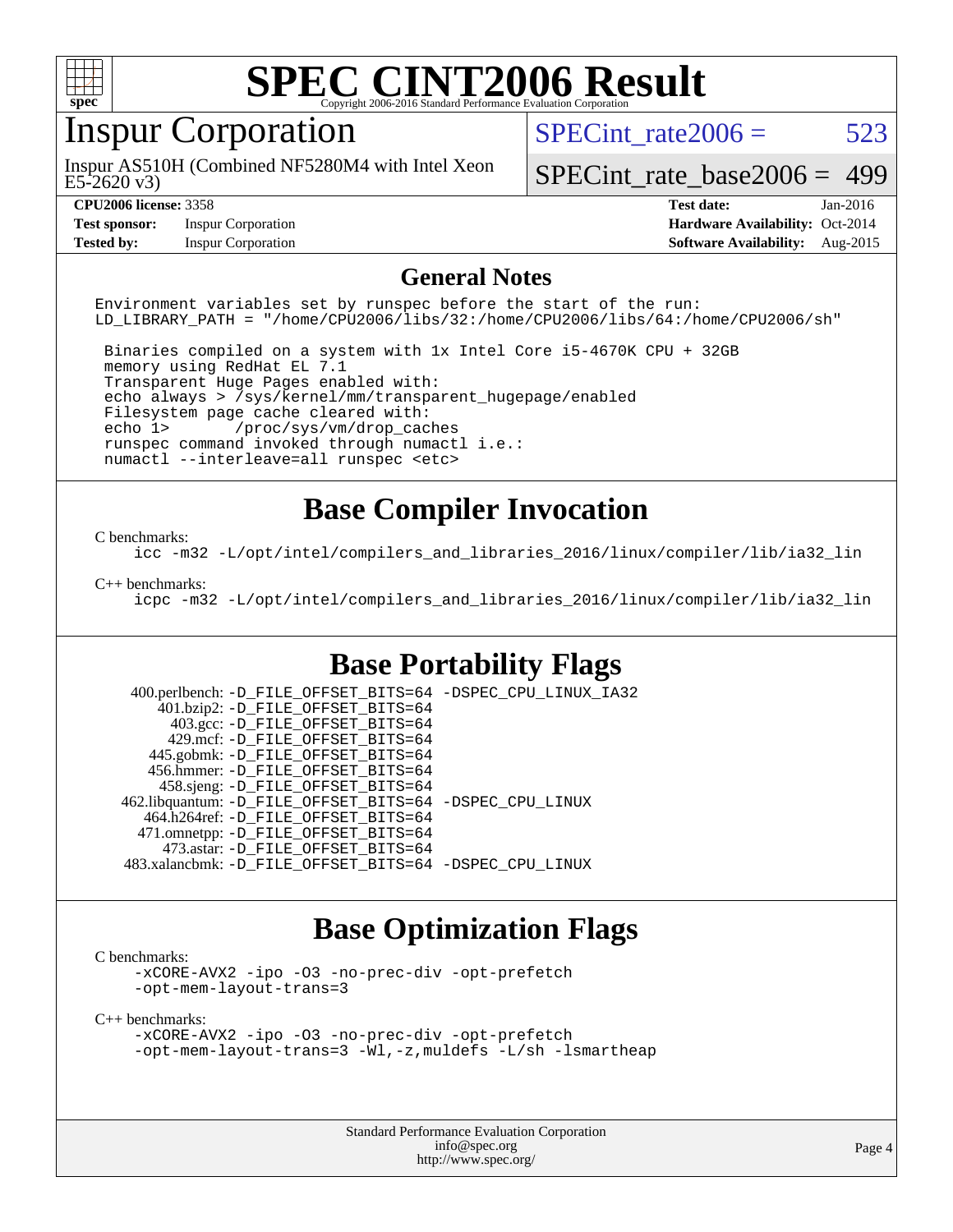

#### Inspur Corporation

E5-2620 v3) Inspur AS510H (Combined NF5280M4 with Intel Xeon SPECint rate $2006 = 523$ 

[SPECint\\_rate\\_base2006 =](http://www.spec.org/auto/cpu2006/Docs/result-fields.html#SPECintratebase2006) 499

**[Test sponsor:](http://www.spec.org/auto/cpu2006/Docs/result-fields.html#Testsponsor)** Inspur Corporation **[Hardware Availability:](http://www.spec.org/auto/cpu2006/Docs/result-fields.html#HardwareAvailability)** Oct-2014

**[CPU2006 license:](http://www.spec.org/auto/cpu2006/Docs/result-fields.html#CPU2006license)** 3358 **[Test date:](http://www.spec.org/auto/cpu2006/Docs/result-fields.html#Testdate)** Jan-2016 **[Tested by:](http://www.spec.org/auto/cpu2006/Docs/result-fields.html#Testedby)** Inspur Corporation **[Software Availability:](http://www.spec.org/auto/cpu2006/Docs/result-fields.html#SoftwareAvailability)** Aug-2015

#### **[Base Other Flags](http://www.spec.org/auto/cpu2006/Docs/result-fields.html#BaseOtherFlags)**

[C benchmarks](http://www.spec.org/auto/cpu2006/Docs/result-fields.html#Cbenchmarks):

403.gcc: [-Dalloca=\\_alloca](http://www.spec.org/cpu2006/results/res2016q1/cpu2006-20160118-38710.flags.html#b403.gcc_baseEXTRA_CFLAGS_Dalloca_be3056838c12de2578596ca5467af7f3)

**[Peak Compiler Invocation](http://www.spec.org/auto/cpu2006/Docs/result-fields.html#PeakCompilerInvocation)**

[C benchmarks \(except as noted below\)](http://www.spec.org/auto/cpu2006/Docs/result-fields.html#Cbenchmarksexceptasnotedbelow):

[icc -m32 -L/opt/intel/compilers\\_and\\_libraries\\_2016/linux/compiler/lib/ia32\\_lin](http://www.spec.org/cpu2006/results/res2016q1/cpu2006-20160118-38710.flags.html#user_CCpeak_intel_icc_e10256ba5924b668798078a321b0cb3f)

400.perlbench: [icc -m64](http://www.spec.org/cpu2006/results/res2016q1/cpu2006-20160118-38710.flags.html#user_peakCCLD400_perlbench_intel_icc_64bit_bda6cc9af1fdbb0edc3795bac97ada53)

401.bzip2: [icc -m64](http://www.spec.org/cpu2006/results/res2016q1/cpu2006-20160118-38710.flags.html#user_peakCCLD401_bzip2_intel_icc_64bit_bda6cc9af1fdbb0edc3795bac97ada53)

456.hmmer: [icc -m64](http://www.spec.org/cpu2006/results/res2016q1/cpu2006-20160118-38710.flags.html#user_peakCCLD456_hmmer_intel_icc_64bit_bda6cc9af1fdbb0edc3795bac97ada53)

458.sjeng: [icc -m64](http://www.spec.org/cpu2006/results/res2016q1/cpu2006-20160118-38710.flags.html#user_peakCCLD458_sjeng_intel_icc_64bit_bda6cc9af1fdbb0edc3795bac97ada53)

[C++ benchmarks:](http://www.spec.org/auto/cpu2006/Docs/result-fields.html#CXXbenchmarks)

[icpc -m32 -L/opt/intel/compilers\\_and\\_libraries\\_2016/linux/compiler/lib/ia32\\_lin](http://www.spec.org/cpu2006/results/res2016q1/cpu2006-20160118-38710.flags.html#user_CXXpeak_intel_icpc_b4f50a394bdb4597aa5879c16bc3f5c5)

#### **[Peak Portability Flags](http://www.spec.org/auto/cpu2006/Docs/result-fields.html#PeakPortabilityFlags)**

 400.perlbench: [-D\\_FILE\\_OFFSET\\_BITS=64](http://www.spec.org/cpu2006/results/res2016q1/cpu2006-20160118-38710.flags.html#user_peakPORTABILITY400_perlbench_file_offset_bits_64_438cf9856305ebd76870a2c6dc2689ab) [-DSPEC\\_CPU\\_LP64](http://www.spec.org/cpu2006/results/res2016q1/cpu2006-20160118-38710.flags.html#b400.perlbench_peakCPORTABILITY_DSPEC_CPU_LP64) [-DSPEC\\_CPU\\_LINUX\\_X64](http://www.spec.org/cpu2006/results/res2016q1/cpu2006-20160118-38710.flags.html#b400.perlbench_peakCPORTABILITY_DSPEC_CPU_LINUX_X64) 401.bzip2: [-D\\_FILE\\_OFFSET\\_BITS=64](http://www.spec.org/cpu2006/results/res2016q1/cpu2006-20160118-38710.flags.html#user_peakPORTABILITY401_bzip2_file_offset_bits_64_438cf9856305ebd76870a2c6dc2689ab) [-DSPEC\\_CPU\\_LP64](http://www.spec.org/cpu2006/results/res2016q1/cpu2006-20160118-38710.flags.html#suite_peakCPORTABILITY401_bzip2_DSPEC_CPU_LP64) 403.gcc: [-D\\_FILE\\_OFFSET\\_BITS=64](http://www.spec.org/cpu2006/results/res2016q1/cpu2006-20160118-38710.flags.html#user_peakPORTABILITY403_gcc_file_offset_bits_64_438cf9856305ebd76870a2c6dc2689ab) 429.mcf: [-D\\_FILE\\_OFFSET\\_BITS=64](http://www.spec.org/cpu2006/results/res2016q1/cpu2006-20160118-38710.flags.html#user_peakPORTABILITY429_mcf_file_offset_bits_64_438cf9856305ebd76870a2c6dc2689ab) 445.gobmk: [-D\\_FILE\\_OFFSET\\_BITS=64](http://www.spec.org/cpu2006/results/res2016q1/cpu2006-20160118-38710.flags.html#user_peakPORTABILITY445_gobmk_file_offset_bits_64_438cf9856305ebd76870a2c6dc2689ab) 456.hmmer: [-D\\_FILE\\_OFFSET\\_BITS=64](http://www.spec.org/cpu2006/results/res2016q1/cpu2006-20160118-38710.flags.html#user_peakPORTABILITY456_hmmer_file_offset_bits_64_438cf9856305ebd76870a2c6dc2689ab) [-DSPEC\\_CPU\\_LP64](http://www.spec.org/cpu2006/results/res2016q1/cpu2006-20160118-38710.flags.html#suite_peakCPORTABILITY456_hmmer_DSPEC_CPU_LP64) 458.sjeng: [-D\\_FILE\\_OFFSET\\_BITS=64](http://www.spec.org/cpu2006/results/res2016q1/cpu2006-20160118-38710.flags.html#user_peakPORTABILITY458_sjeng_file_offset_bits_64_438cf9856305ebd76870a2c6dc2689ab) [-DSPEC\\_CPU\\_LP64](http://www.spec.org/cpu2006/results/res2016q1/cpu2006-20160118-38710.flags.html#suite_peakCPORTABILITY458_sjeng_DSPEC_CPU_LP64) 462.libquantum: [-D\\_FILE\\_OFFSET\\_BITS=64](http://www.spec.org/cpu2006/results/res2016q1/cpu2006-20160118-38710.flags.html#user_peakPORTABILITY462_libquantum_file_offset_bits_64_438cf9856305ebd76870a2c6dc2689ab) [-DSPEC\\_CPU\\_LINUX](http://www.spec.org/cpu2006/results/res2016q1/cpu2006-20160118-38710.flags.html#b462.libquantum_peakCPORTABILITY_DSPEC_CPU_LINUX) 464.h264ref: [-D\\_FILE\\_OFFSET\\_BITS=64](http://www.spec.org/cpu2006/results/res2016q1/cpu2006-20160118-38710.flags.html#user_peakPORTABILITY464_h264ref_file_offset_bits_64_438cf9856305ebd76870a2c6dc2689ab) 471.omnetpp: [-D\\_FILE\\_OFFSET\\_BITS=64](http://www.spec.org/cpu2006/results/res2016q1/cpu2006-20160118-38710.flags.html#user_peakPORTABILITY471_omnetpp_file_offset_bits_64_438cf9856305ebd76870a2c6dc2689ab) 473.astar: [-D\\_FILE\\_OFFSET\\_BITS=64](http://www.spec.org/cpu2006/results/res2016q1/cpu2006-20160118-38710.flags.html#user_peakPORTABILITY473_astar_file_offset_bits_64_438cf9856305ebd76870a2c6dc2689ab) 483.xalancbmk: [-D\\_FILE\\_OFFSET\\_BITS=64](http://www.spec.org/cpu2006/results/res2016q1/cpu2006-20160118-38710.flags.html#user_peakPORTABILITY483_xalancbmk_file_offset_bits_64_438cf9856305ebd76870a2c6dc2689ab) [-DSPEC\\_CPU\\_LINUX](http://www.spec.org/cpu2006/results/res2016q1/cpu2006-20160118-38710.flags.html#b483.xalancbmk_peakCXXPORTABILITY_DSPEC_CPU_LINUX)

#### **[Peak Optimization Flags](http://www.spec.org/auto/cpu2006/Docs/result-fields.html#PeakOptimizationFlags)**

[C benchmarks](http://www.spec.org/auto/cpu2006/Docs/result-fields.html#Cbenchmarks):

 400.perlbench: [-xCORE-AVX2](http://www.spec.org/cpu2006/results/res2016q1/cpu2006-20160118-38710.flags.html#user_peakPASS2_CFLAGSPASS2_LDCFLAGS400_perlbench_f-xAVX2_5f5fc0cbe2c9f62c816d3e45806c70d7)(pass 2) [-prof-gen:threadsafe](http://www.spec.org/cpu2006/results/res2016q1/cpu2006-20160118-38710.flags.html#user_peakPASS1_CFLAGSPASS1_LDCFLAGS400_perlbench_prof_gen_21a26eb79f378b550acd7bec9fe4467a)(pass 1) [-ipo](http://www.spec.org/cpu2006/results/res2016q1/cpu2006-20160118-38710.flags.html#user_peakPASS2_CFLAGSPASS2_LDCFLAGS400_perlbench_f-ipo)(pass 2) [-O3](http://www.spec.org/cpu2006/results/res2016q1/cpu2006-20160118-38710.flags.html#user_peakPASS2_CFLAGSPASS2_LDCFLAGS400_perlbench_f-O3)(pass 2) [-no-prec-div](http://www.spec.org/cpu2006/results/res2016q1/cpu2006-20160118-38710.flags.html#user_peakPASS2_CFLAGSPASS2_LDCFLAGS400_perlbench_f-no-prec-div)(pass 2) [-par-num-threads=1](http://www.spec.org/cpu2006/results/res2016q1/cpu2006-20160118-38710.flags.html#user_peakPASS1_CFLAGSPASS1_LDCFLAGS400_perlbench_par_num_threads_786a6ff141b4e9e90432e998842df6c2)(pass 1) [-prof-use](http://www.spec.org/cpu2006/results/res2016q1/cpu2006-20160118-38710.flags.html#user_peakPASS2_CFLAGSPASS2_LDCFLAGS400_perlbench_prof_use_bccf7792157ff70d64e32fe3e1250b55)(pass 2) [-auto-ilp32](http://www.spec.org/cpu2006/results/res2016q1/cpu2006-20160118-38710.flags.html#user_peakCOPTIMIZE400_perlbench_f-auto-ilp32)

Continued on next page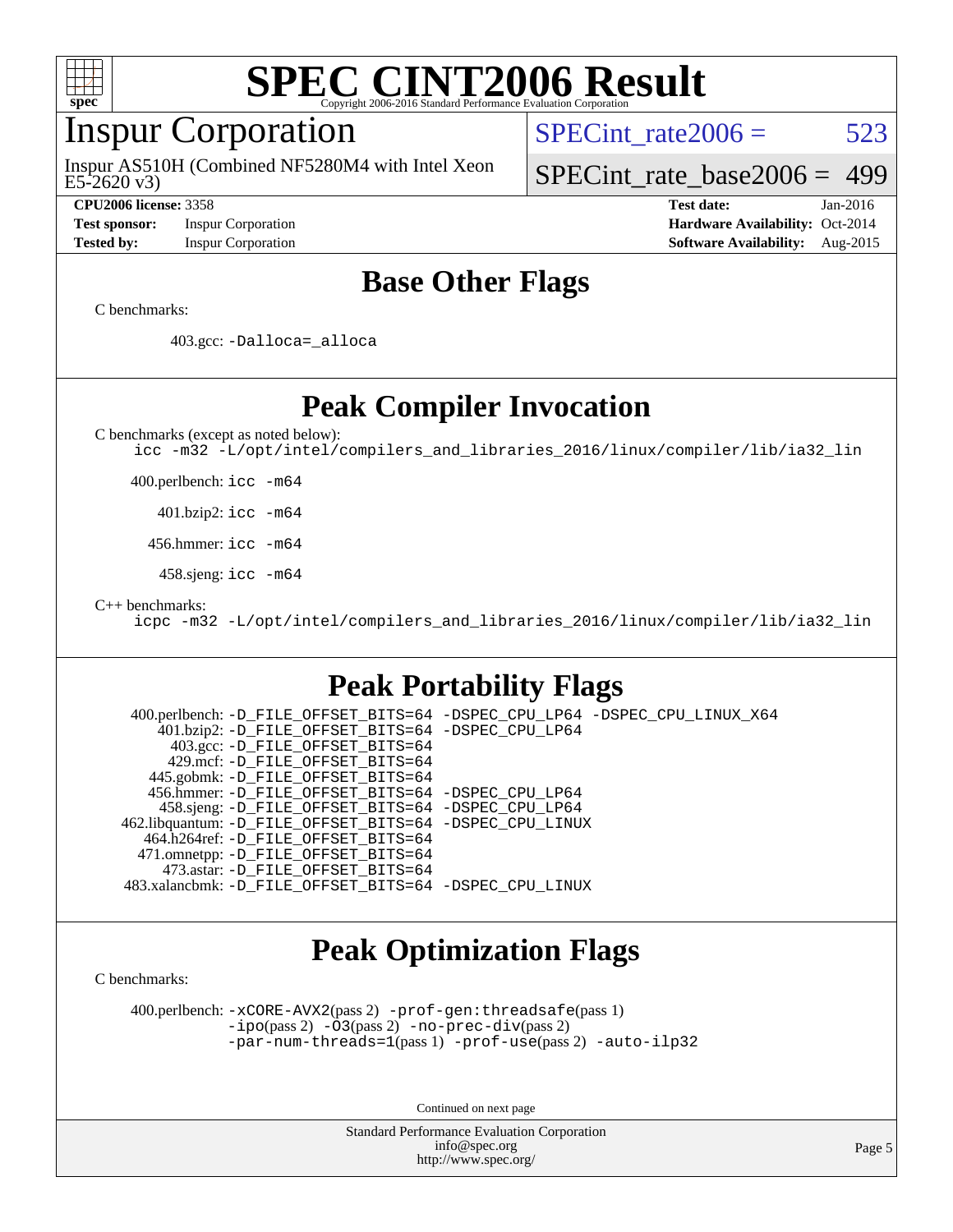

### Inspur Corporation

E5-2620 v3) Inspur AS510H (Combined NF5280M4 with Intel Xeon SPECint rate $2006 = 523$ 

[SPECint\\_rate\\_base2006 =](http://www.spec.org/auto/cpu2006/Docs/result-fields.html#SPECintratebase2006) 499

**[Test sponsor:](http://www.spec.org/auto/cpu2006/Docs/result-fields.html#Testsponsor)** Inspur Corporation **[Hardware Availability:](http://www.spec.org/auto/cpu2006/Docs/result-fields.html#HardwareAvailability)** Oct-2014

**[CPU2006 license:](http://www.spec.org/auto/cpu2006/Docs/result-fields.html#CPU2006license)** 3358 **[Test date:](http://www.spec.org/auto/cpu2006/Docs/result-fields.html#Testdate)** Jan-2016 **[Tested by:](http://www.spec.org/auto/cpu2006/Docs/result-fields.html#Testedby)** Inspur Corporation **[Software Availability:](http://www.spec.org/auto/cpu2006/Docs/result-fields.html#SoftwareAvailability)** Aug-2015

#### **[Peak Optimization Flags \(Continued\)](http://www.spec.org/auto/cpu2006/Docs/result-fields.html#PeakOptimizationFlags)**

 401.bzip2: [-xCORE-AVX2](http://www.spec.org/cpu2006/results/res2016q1/cpu2006-20160118-38710.flags.html#user_peakPASS2_CFLAGSPASS2_LDCFLAGS401_bzip2_f-xAVX2_5f5fc0cbe2c9f62c816d3e45806c70d7)(pass 2) [-prof-gen:threadsafe](http://www.spec.org/cpu2006/results/res2016q1/cpu2006-20160118-38710.flags.html#user_peakPASS1_CFLAGSPASS1_LDCFLAGS401_bzip2_prof_gen_21a26eb79f378b550acd7bec9fe4467a)(pass 1)  $-i\text{po}(pass 2) -03(pass 2) -no-prec-div(pass 2)$  $-i\text{po}(pass 2) -03(pass 2) -no-prec-div(pass 2)$  $-i\text{po}(pass 2) -03(pass 2) -no-prec-div(pass 2)$ [-par-num-threads=1](http://www.spec.org/cpu2006/results/res2016q1/cpu2006-20160118-38710.flags.html#user_peakPASS1_CFLAGSPASS1_LDCFLAGS401_bzip2_par_num_threads_786a6ff141b4e9e90432e998842df6c2)(pass 1) [-prof-use](http://www.spec.org/cpu2006/results/res2016q1/cpu2006-20160118-38710.flags.html#user_peakPASS2_CFLAGSPASS2_LDCFLAGS401_bzip2_prof_use_bccf7792157ff70d64e32fe3e1250b55)(pass 2) [-opt-prefetch](http://www.spec.org/cpu2006/results/res2016q1/cpu2006-20160118-38710.flags.html#user_peakCOPTIMIZE401_bzip2_f-opt-prefetch) [-auto-ilp32](http://www.spec.org/cpu2006/results/res2016q1/cpu2006-20160118-38710.flags.html#user_peakCOPTIMIZE401_bzip2_f-auto-ilp32) [-ansi-alias](http://www.spec.org/cpu2006/results/res2016q1/cpu2006-20160118-38710.flags.html#user_peakCOPTIMIZE401_bzip2_f-ansi-alias) 403.gcc: [-xCORE-AVX2](http://www.spec.org/cpu2006/results/res2016q1/cpu2006-20160118-38710.flags.html#user_peakCOPTIMIZE403_gcc_f-xAVX2_5f5fc0cbe2c9f62c816d3e45806c70d7) [-ipo](http://www.spec.org/cpu2006/results/res2016q1/cpu2006-20160118-38710.flags.html#user_peakCOPTIMIZE403_gcc_f-ipo) [-O3](http://www.spec.org/cpu2006/results/res2016q1/cpu2006-20160118-38710.flags.html#user_peakCOPTIMIZE403_gcc_f-O3) [-no-prec-div](http://www.spec.org/cpu2006/results/res2016q1/cpu2006-20160118-38710.flags.html#user_peakCOPTIMIZE403_gcc_f-no-prec-div)  $429$ .mcf: basepeak = yes 445.gobmk: [-xCORE-AVX2](http://www.spec.org/cpu2006/results/res2016q1/cpu2006-20160118-38710.flags.html#user_peakPASS2_CFLAGSPASS2_LDCFLAGS445_gobmk_f-xAVX2_5f5fc0cbe2c9f62c816d3e45806c70d7)(pass 2) [-prof-gen:threadsafe](http://www.spec.org/cpu2006/results/res2016q1/cpu2006-20160118-38710.flags.html#user_peakPASS1_CFLAGSPASS1_LDCFLAGS445_gobmk_prof_gen_21a26eb79f378b550acd7bec9fe4467a)(pass 1) [-prof-use](http://www.spec.org/cpu2006/results/res2016q1/cpu2006-20160118-38710.flags.html#user_peakPASS2_CFLAGSPASS2_LDCFLAGS445_gobmk_prof_use_bccf7792157ff70d64e32fe3e1250b55)(pass 2) [-par-num-threads=1](http://www.spec.org/cpu2006/results/res2016q1/cpu2006-20160118-38710.flags.html#user_peakPASS1_CFLAGSPASS1_LDCFLAGS445_gobmk_par_num_threads_786a6ff141b4e9e90432e998842df6c2)(pass 1) [-ansi-alias](http://www.spec.org/cpu2006/results/res2016q1/cpu2006-20160118-38710.flags.html#user_peakCOPTIMIZE445_gobmk_f-ansi-alias) [-opt-mem-layout-trans=3](http://www.spec.org/cpu2006/results/res2016q1/cpu2006-20160118-38710.flags.html#user_peakCOPTIMIZE445_gobmk_f-opt-mem-layout-trans_a7b82ad4bd7abf52556d4961a2ae94d5) 456.hmmer: [-xCORE-AVX2](http://www.spec.org/cpu2006/results/res2016q1/cpu2006-20160118-38710.flags.html#user_peakCOPTIMIZE456_hmmer_f-xAVX2_5f5fc0cbe2c9f62c816d3e45806c70d7) [-ipo](http://www.spec.org/cpu2006/results/res2016q1/cpu2006-20160118-38710.flags.html#user_peakCOPTIMIZE456_hmmer_f-ipo) [-O3](http://www.spec.org/cpu2006/results/res2016q1/cpu2006-20160118-38710.flags.html#user_peakCOPTIMIZE456_hmmer_f-O3) [-no-prec-div](http://www.spec.org/cpu2006/results/res2016q1/cpu2006-20160118-38710.flags.html#user_peakCOPTIMIZE456_hmmer_f-no-prec-div) [-unroll2](http://www.spec.org/cpu2006/results/res2016q1/cpu2006-20160118-38710.flags.html#user_peakCOPTIMIZE456_hmmer_f-unroll_784dae83bebfb236979b41d2422d7ec2) [-auto-ilp32](http://www.spec.org/cpu2006/results/res2016q1/cpu2006-20160118-38710.flags.html#user_peakCOPTIMIZE456_hmmer_f-auto-ilp32) 458.sjeng: [-xCORE-AVX2](http://www.spec.org/cpu2006/results/res2016q1/cpu2006-20160118-38710.flags.html#user_peakPASS2_CFLAGSPASS2_LDCFLAGS458_sjeng_f-xAVX2_5f5fc0cbe2c9f62c816d3e45806c70d7)(pass 2) [-prof-gen:threadsafe](http://www.spec.org/cpu2006/results/res2016q1/cpu2006-20160118-38710.flags.html#user_peakPASS1_CFLAGSPASS1_LDCFLAGS458_sjeng_prof_gen_21a26eb79f378b550acd7bec9fe4467a)(pass 1) [-ipo](http://www.spec.org/cpu2006/results/res2016q1/cpu2006-20160118-38710.flags.html#user_peakPASS2_CFLAGSPASS2_LDCFLAGS458_sjeng_f-ipo)(pass 2) [-O3](http://www.spec.org/cpu2006/results/res2016q1/cpu2006-20160118-38710.flags.html#user_peakPASS2_CFLAGSPASS2_LDCFLAGS458_sjeng_f-O3)(pass 2) [-no-prec-div](http://www.spec.org/cpu2006/results/res2016q1/cpu2006-20160118-38710.flags.html#user_peakPASS2_CFLAGSPASS2_LDCFLAGS458_sjeng_f-no-prec-div)(pass 2) [-par-num-threads=1](http://www.spec.org/cpu2006/results/res2016q1/cpu2006-20160118-38710.flags.html#user_peakPASS1_CFLAGSPASS1_LDCFLAGS458_sjeng_par_num_threads_786a6ff141b4e9e90432e998842df6c2)(pass 1) [-prof-use](http://www.spec.org/cpu2006/results/res2016q1/cpu2006-20160118-38710.flags.html#user_peakPASS2_CFLAGSPASS2_LDCFLAGS458_sjeng_prof_use_bccf7792157ff70d64e32fe3e1250b55)(pass 2) [-unroll4](http://www.spec.org/cpu2006/results/res2016q1/cpu2006-20160118-38710.flags.html#user_peakCOPTIMIZE458_sjeng_f-unroll_4e5e4ed65b7fd20bdcd365bec371b81f) [-auto-ilp32](http://www.spec.org/cpu2006/results/res2016q1/cpu2006-20160118-38710.flags.html#user_peakCOPTIMIZE458_sjeng_f-auto-ilp32) 462.libquantum: basepeak = yes 464.h264ref: [-xCORE-AVX2](http://www.spec.org/cpu2006/results/res2016q1/cpu2006-20160118-38710.flags.html#user_peakPASS2_CFLAGSPASS2_LDCFLAGS464_h264ref_f-xAVX2_5f5fc0cbe2c9f62c816d3e45806c70d7)(pass 2) [-prof-gen:threadsafe](http://www.spec.org/cpu2006/results/res2016q1/cpu2006-20160118-38710.flags.html#user_peakPASS1_CFLAGSPASS1_LDCFLAGS464_h264ref_prof_gen_21a26eb79f378b550acd7bec9fe4467a)(pass 1) [-ipo](http://www.spec.org/cpu2006/results/res2016q1/cpu2006-20160118-38710.flags.html#user_peakPASS2_CFLAGSPASS2_LDCFLAGS464_h264ref_f-ipo)(pass 2) [-O3](http://www.spec.org/cpu2006/results/res2016q1/cpu2006-20160118-38710.flags.html#user_peakPASS2_CFLAGSPASS2_LDCFLAGS464_h264ref_f-O3)(pass 2) [-no-prec-div](http://www.spec.org/cpu2006/results/res2016q1/cpu2006-20160118-38710.flags.html#user_peakPASS2_CFLAGSPASS2_LDCFLAGS464_h264ref_f-no-prec-div)(pass 2) [-par-num-threads=1](http://www.spec.org/cpu2006/results/res2016q1/cpu2006-20160118-38710.flags.html#user_peakPASS1_CFLAGSPASS1_LDCFLAGS464_h264ref_par_num_threads_786a6ff141b4e9e90432e998842df6c2)(pass 1) [-prof-use](http://www.spec.org/cpu2006/results/res2016q1/cpu2006-20160118-38710.flags.html#user_peakPASS2_CFLAGSPASS2_LDCFLAGS464_h264ref_prof_use_bccf7792157ff70d64e32fe3e1250b55)(pass 2) [-unroll2](http://www.spec.org/cpu2006/results/res2016q1/cpu2006-20160118-38710.flags.html#user_peakCOPTIMIZE464_h264ref_f-unroll_784dae83bebfb236979b41d2422d7ec2) [-ansi-alias](http://www.spec.org/cpu2006/results/res2016q1/cpu2006-20160118-38710.flags.html#user_peakCOPTIMIZE464_h264ref_f-ansi-alias) [C++ benchmarks:](http://www.spec.org/auto/cpu2006/Docs/result-fields.html#CXXbenchmarks) 471.omnetpp: [-xCORE-AVX2](http://www.spec.org/cpu2006/results/res2016q1/cpu2006-20160118-38710.flags.html#user_peakPASS2_CXXFLAGSPASS2_LDCXXFLAGS471_omnetpp_f-xAVX2_5f5fc0cbe2c9f62c816d3e45806c70d7)(pass 2) [-prof-gen:threadsafe](http://www.spec.org/cpu2006/results/res2016q1/cpu2006-20160118-38710.flags.html#user_peakPASS1_CXXFLAGSPASS1_LDCXXFLAGS471_omnetpp_prof_gen_21a26eb79f378b550acd7bec9fe4467a)(pass 1)  $-ipo(pass 2) -\overline{03(pass 2)}$  $-ipo(pass 2) -\overline{03(pass 2)}$  [-no-prec-div](http://www.spec.org/cpu2006/results/res2016q1/cpu2006-20160118-38710.flags.html#user_peakPASS2_CXXFLAGSPASS2_LDCXXFLAGS471_omnetpp_f-no-prec-div)(pass 2) [-par-num-threads=1](http://www.spec.org/cpu2006/results/res2016q1/cpu2006-20160118-38710.flags.html#user_peakPASS1_CXXFLAGSPASS1_LDCXXFLAGS471_omnetpp_par_num_threads_786a6ff141b4e9e90432e998842df6c2)(pass 1) [-prof-use](http://www.spec.org/cpu2006/results/res2016q1/cpu2006-20160118-38710.flags.html#user_peakPASS2_CXXFLAGSPASS2_LDCXXFLAGS471_omnetpp_prof_use_bccf7792157ff70d64e32fe3e1250b55)(pass 2) [-ansi-alias](http://www.spec.org/cpu2006/results/res2016q1/cpu2006-20160118-38710.flags.html#user_peakCXXOPTIMIZE471_omnetpp_f-ansi-alias) [-opt-ra-region-strategy=block](http://www.spec.org/cpu2006/results/res2016q1/cpu2006-20160118-38710.flags.html#user_peakCXXOPTIMIZE471_omnetpp_f-opt-ra-region-strategy_a0a37c372d03933b2a18d4af463c1f69) [-Wl,-z,muldefs](http://www.spec.org/cpu2006/results/res2016q1/cpu2006-20160118-38710.flags.html#user_peakEXTRA_LDFLAGS471_omnetpp_link_force_multiple1_74079c344b956b9658436fd1b6dd3a8a) [-L/sh -lsmartheap](http://www.spec.org/cpu2006/results/res2016q1/cpu2006-20160118-38710.flags.html#user_peakEXTRA_LIBS471_omnetpp_SmartHeap_32f6c82aa1ed9c52345d30cf6e4a0499) 473.astar: basepeak = yes

483.xalancbmk: basepeak = yes

#### **[Peak Other Flags](http://www.spec.org/auto/cpu2006/Docs/result-fields.html#PeakOtherFlags)**

[C benchmarks](http://www.spec.org/auto/cpu2006/Docs/result-fields.html#Cbenchmarks):

403.gcc: [-Dalloca=\\_alloca](http://www.spec.org/cpu2006/results/res2016q1/cpu2006-20160118-38710.flags.html#b403.gcc_peakEXTRA_CFLAGS_Dalloca_be3056838c12de2578596ca5467af7f3)